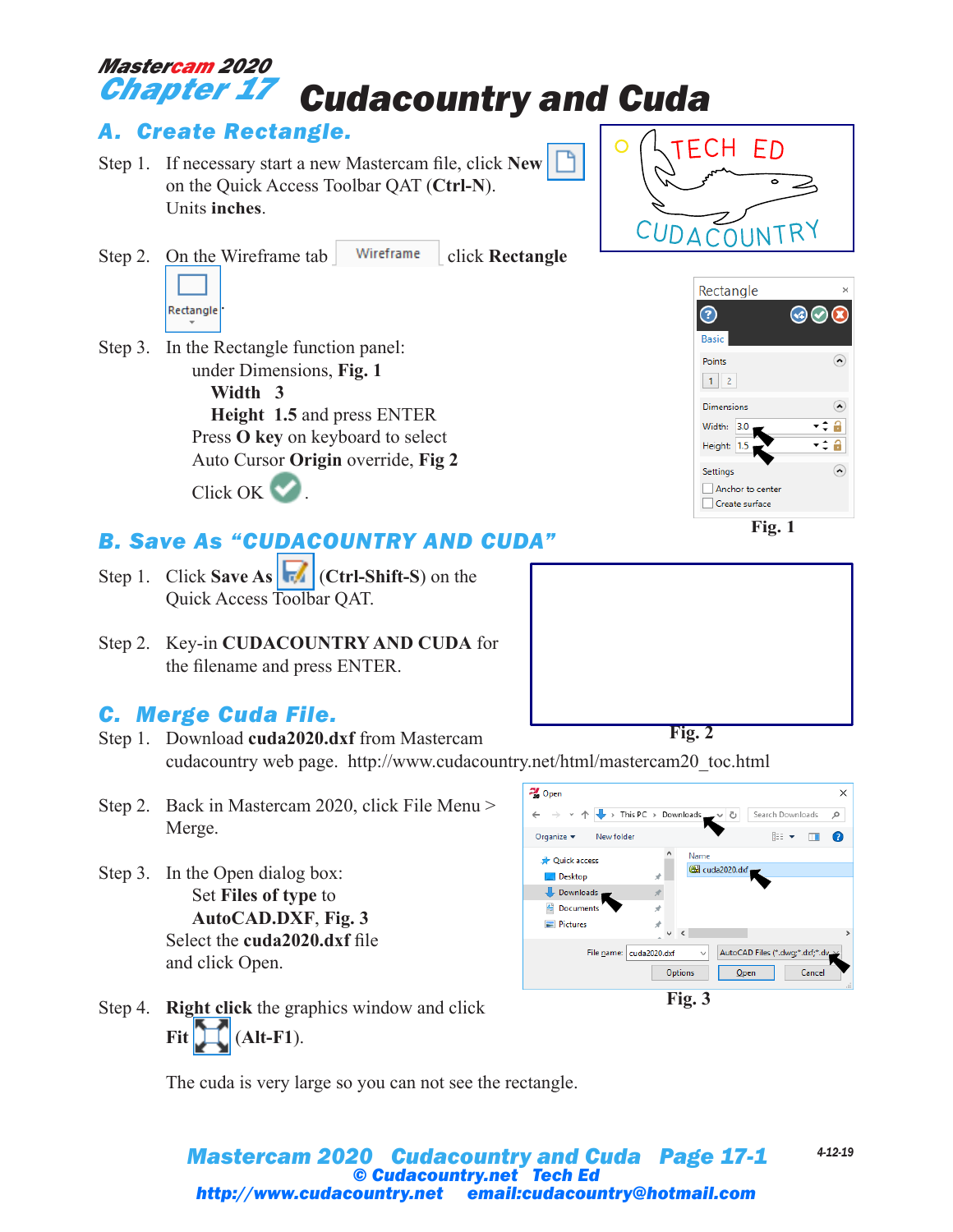

*Mastercam 2020 Cudacountry and Cuda Page 17-2*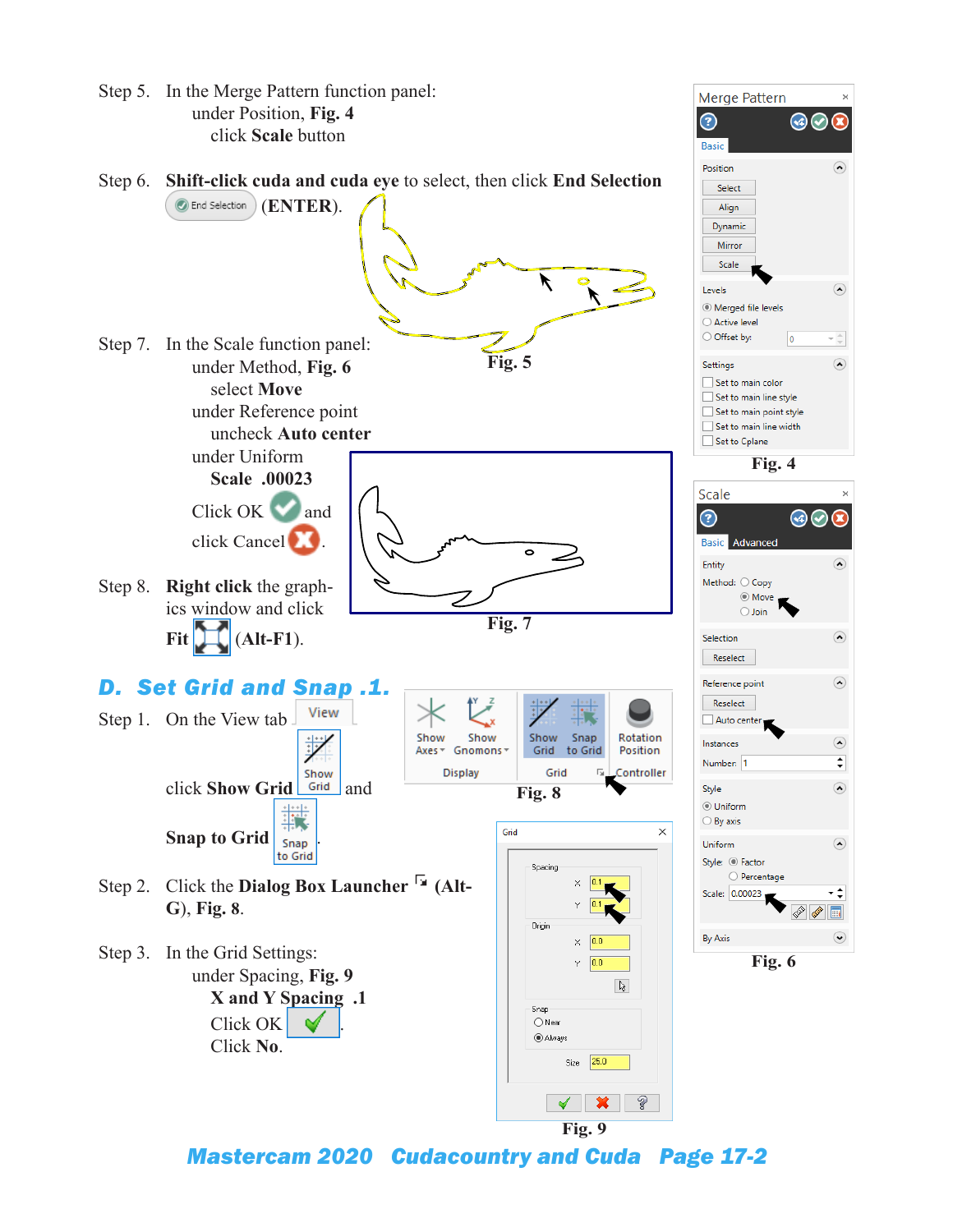

**Fig. 14**

### *Mastercam 2020 Cudacountry and Cuda Page 17-3*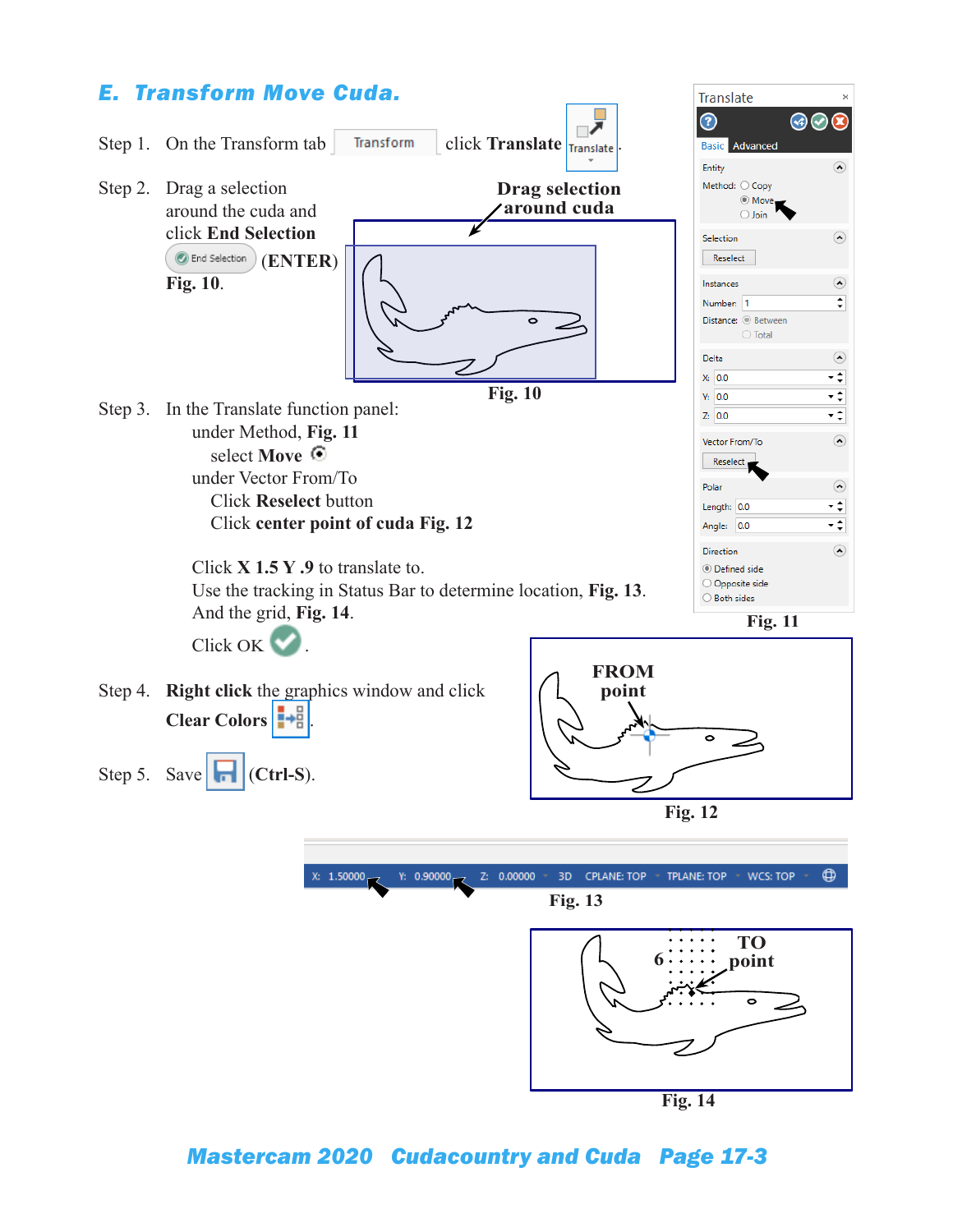

**Fig. 17**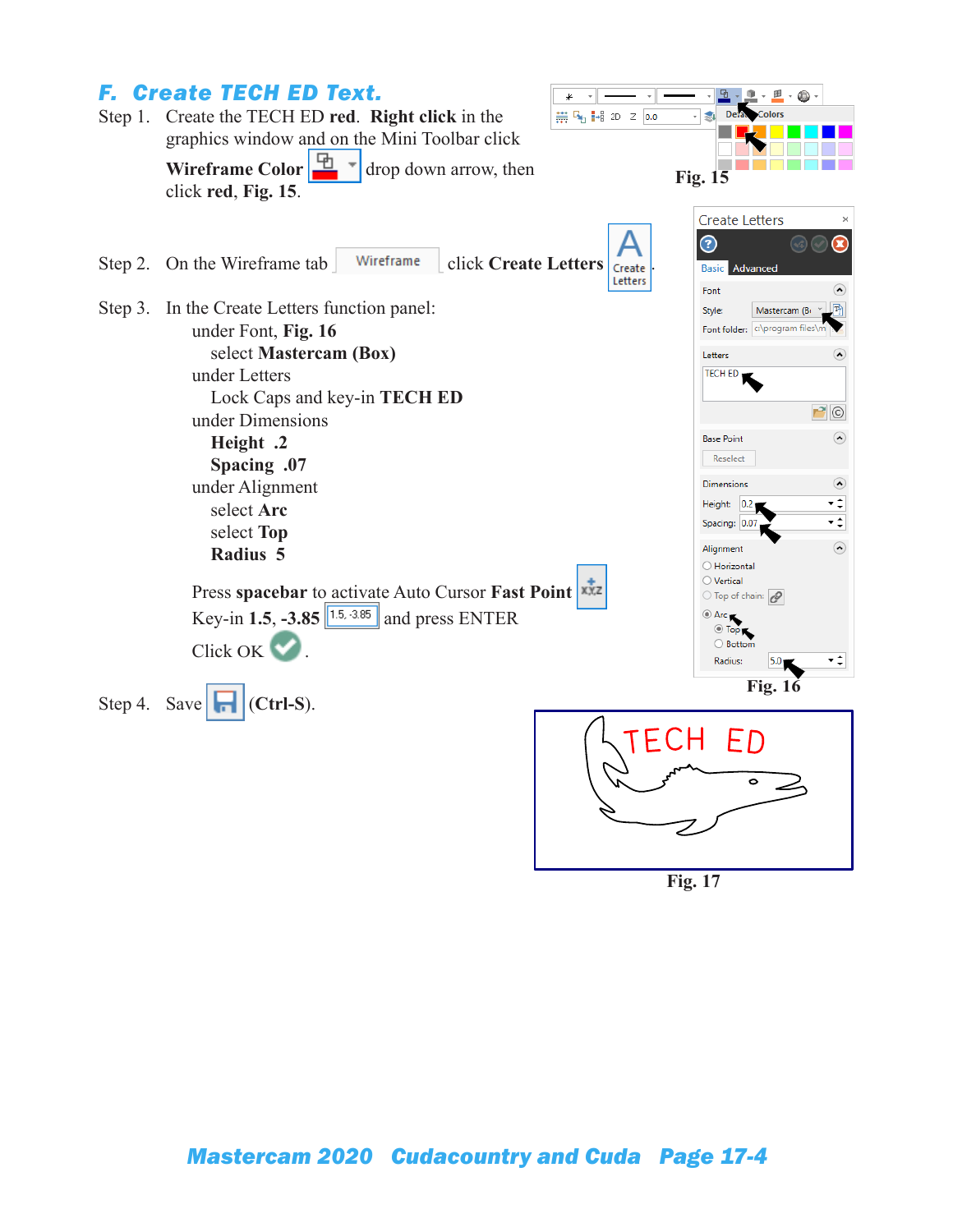### *G. Create CUDACOUNTRY Text.*



**Fig. 20**